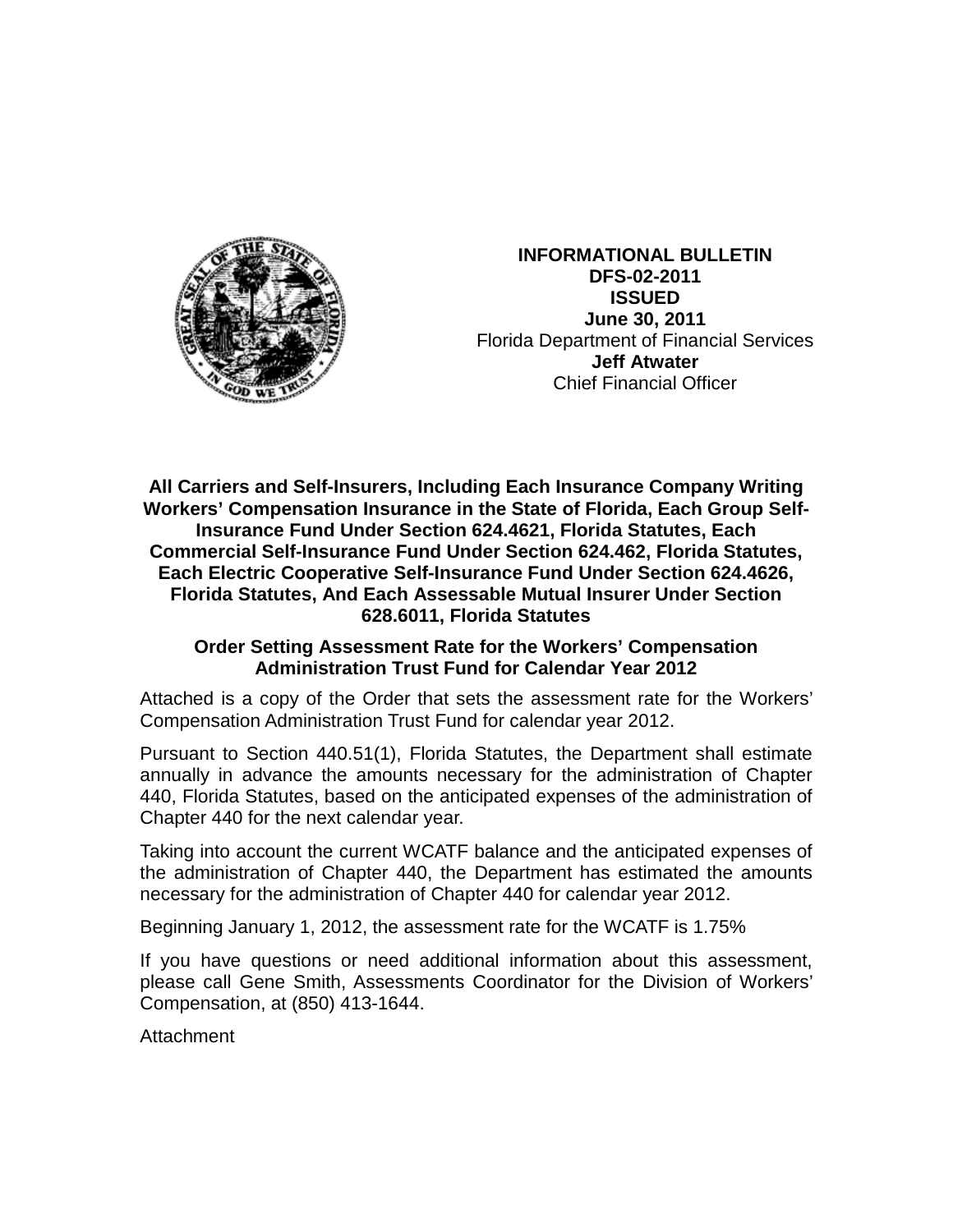

**JUN 30 2011** 

**Chief Financial Officer** Docketed by: 313



CHIEF FINANCIAL OFFICER **JEFF ATWATER STATE OF FLORIDA** 

IN THE MATTER OF:

**ASSESSMENT RATE FOR WORKERS' COMPENSATION ADMINISTRATION TRUST** FUND FOR CALENDAR YEAR 2012

001497

CASE NO. 118730-11-WC

## **ORDER**

THIS CAUSE came on for consideration pursuant to the provisions of Section 440.51(1), Florida Statutes, which require the Department of Financial Services (hereinafter referred to as the "Department") to annually notify carriers and self-insurers of the assessment rate necessary for the administration of Chapter 440, Florida Statutes. The Department, having considered the amounts necessary for the administration of Chapter 440, Florida Statutes, for calendar year 2012, and being otherwise fully advised in the premises, hereby finds and orders as follows:

1. Section 440.51(1), Florida Statutes, requires the Department to estimate annually in advance the amounts necessary for the administration of Chapter 440, Florida Statutes. Pursuant to Section 440.51(1)(a), Florida Statutes, the Department shall, by July 1 of each year, notify carriers and self-insurers of the assessment rate, which shall be based on the anticipated expenses of the administration of Chapter 440, Florida Statutes, for the next calendar year.

 $2.$ With respect to calendar year 2012, the Department has estimated the amount necessary for the administration of Chapter 440, Florida Statutes. The estimated rate is 1.75%.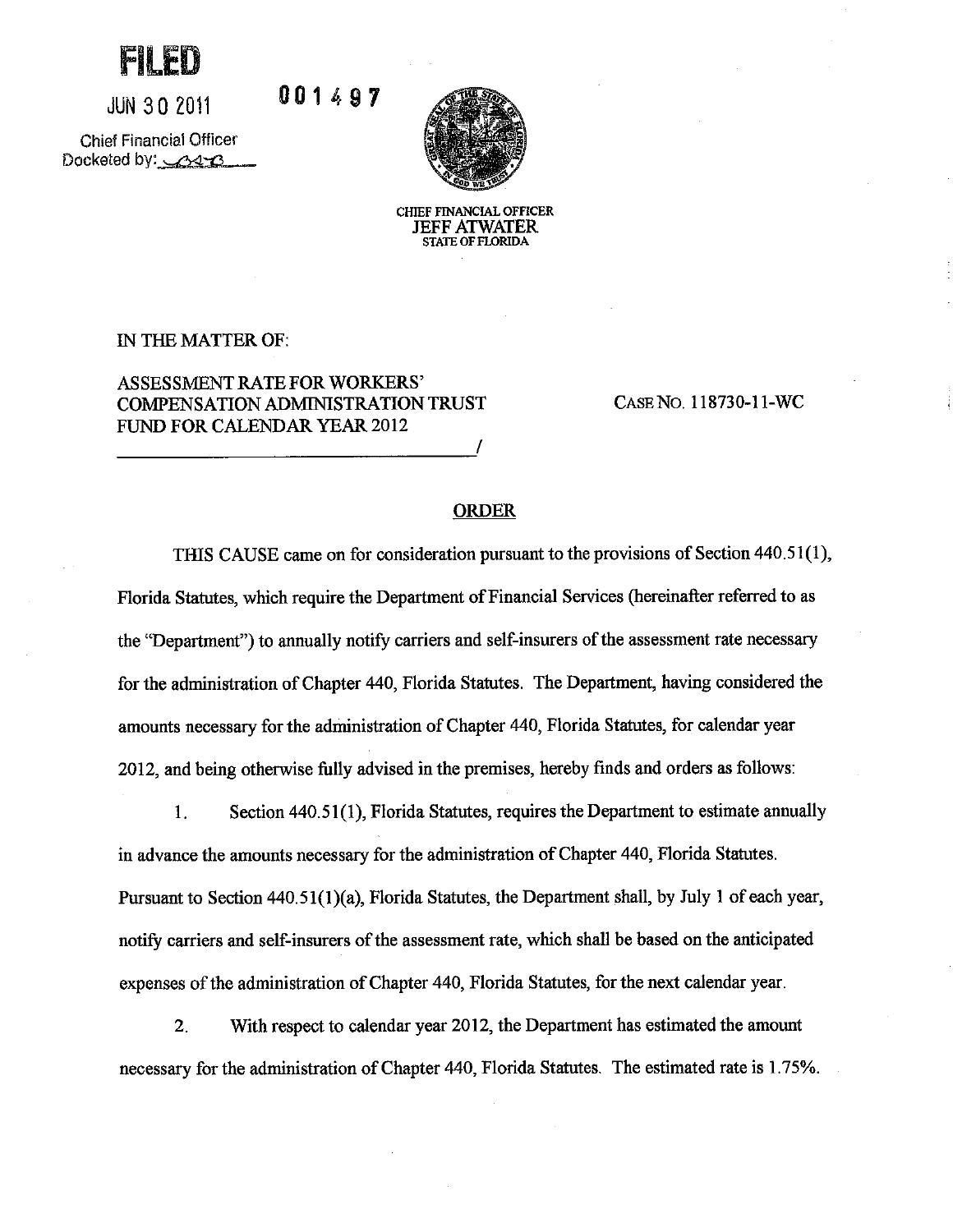## IT IS THEREFORE ORDERED:

Each carrier and self-insurer, including each insurance company writing workers' compensation insurance in the State of Florida, each group self-insurance fund under Section 624.4621, Florida Statutes, each commercial self-insurance fund under Section 624.462, Florida Statutes, each electric cooperative self-insurance fund under Section 624.4626, Florida Statutes, and each assessable mutual insurer under Section 628.6011, Florida Statutes, shall pay an assessment for deposit into the Workers' Compensation Administration Trust Fund in the amount of one and seventy-five hundredths of one percent (1.75%) of the net premiums collected (or earned, as per Division of Workers' Compensation Bulletin Number 228) on workers' compensation insurance issued by the company in the State of Florida. Pursuant to Chapter 2000-150, Laws of Florida, the net premiums assessed for the calendar quarter shall be adjusted to include the deductible premium credits or discounts the company has applied to its deductible policies.

Beginning on the self-insurer's anniversary date falling within calendar year 2012, each individual self-insured employer under Section 440.38, Florida Statutes, shall pay an assessment for deposit into the Workers' Compensation Administration Trust Fund in the amount of one and seventy-five hundredths of one percent  $(1.75%)$  of net premiums computed by the Division of Workers' Compensation, as if the company had purchased workers' compensation insurance in the State of Florida.

 $\overline{2}$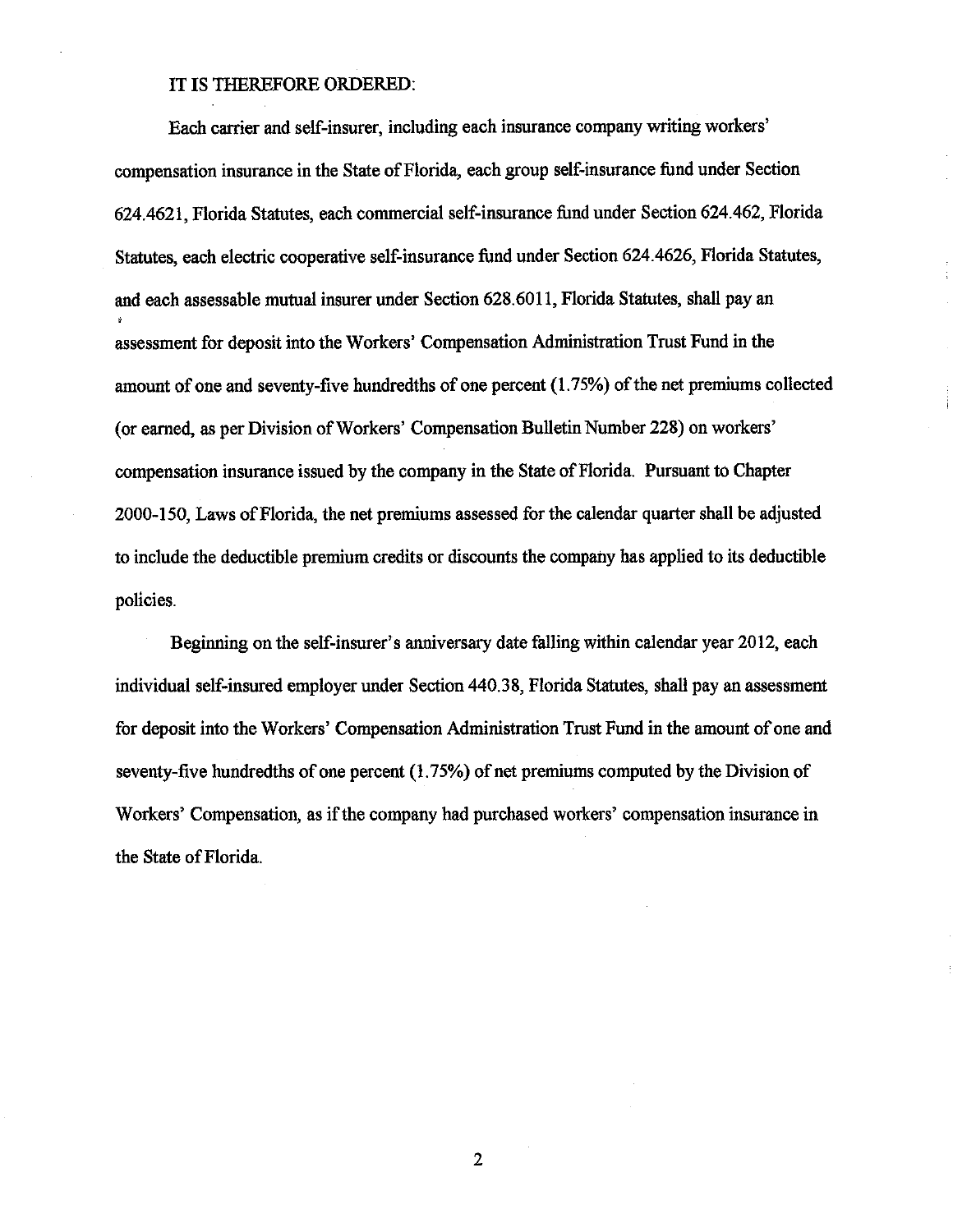The Workers' Compensation Administration Trust Fund assessment shall become due and be paid to the Division of Workers' Compensation quarterly, within thirty (30) days of quarter end or receipt of notice, whichever is later.

DONE and ORDERED this  $\frac{29 \text{ th}}{4}$  day of June 2011.

**JEFF AT** 

**OFFICER CHIEF F**